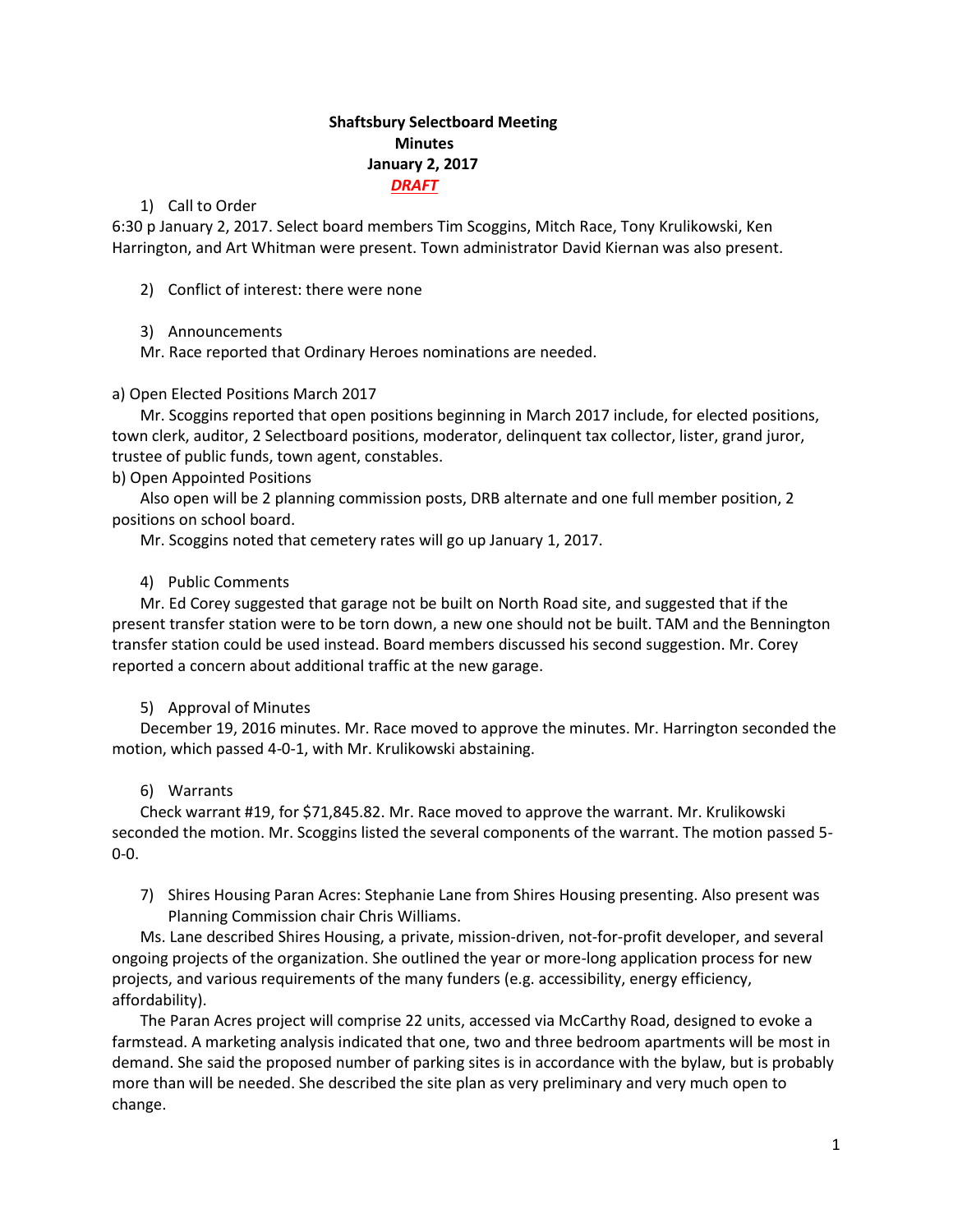In response to questions, Ms. Lane said there are no plans to upgrade McCarthy Rd. at this time, other than perhaps filling a hill on the road. They hope to connect to Bennington's sewer system. She shared the density breakdown calculation. She pointed out that conservation easements will be placed on parts of the parcel. Mr. Williams explained that the cost to Shires Housing will be \$6.6 million, though the value the listers will place on the property is more likely to be around \$5 million. Ms. Lane said Shires Housing pays full municipal taxes, except they get a 5% discount on school taxes. Mr. Whitman expressed concern re the entrance road, its design and condition. Mr. Kiernan said the DRB would take up that issue.

Mr. Williams reported that from the point of view of the Planning Commission, he sees two issues: water usage (and North Bennington's water capacity), and connection to the sewer system (which will include a pump station) – who will be responsible for what, for example.

#### 8) Approval Draft Zoning Bylaw Changes

Mr. Scoggins reported that he hopes to bring the revisions in whole to the voters (which would allow restaurants, and retail stores as conditional uses), and to ask a secondary question of the voters (to paraphrase) if the new bylaw is approved by the voters, shall the bylaws be further amended to allow restaurants, funeral establishments and retail stores as permitted uses with site plan review? Some present took issue with the proposed use of the word "error" on the ballot. "Inconsistencies" will replace it. Mr. Scoggins shared the draft flow chart and table of uses.

#### 9) Town Clerk Health Benefits

The present town clerk has had health benefits since becoming clerk. Should those benefits be continued? Shall all employees be offered such benefits? Should they be individual or family benefits? Mr. Kiernan reported that an old motion by the Select Board permitted the board to deny health benefits to a new clerk. Mr. Scoggins moved to provide the clerk with individual health benefits up to 86% of the premium cost, with the option given to the employee to increase the benefit level at his/her own expense through the Town's provider. Mr. Race seconded the motion. Mr. Scoggins noted that the voters will also be asked to approve paying a salary to the clerk (with the fees going to the general fund), as is allowed by the state. Mr. Krulikowski thought that elected officials shouldn't get benefits; but Mr. Scoggins pointed out that, at least at the national level, elected officials get health benefits. Mr. Kiernan wondered whether the vote might reference only (as is the case) the last year of the current clerk term, which would allow the town to continue to pay for benefits through FY 2018 while coming to a decision on 2018. There was some question as to whether the issue must be addressed with a floor vote or a ballot vote. The motion failed 3-2-0. It was noted that the policy can be changed at any time. Mr. Scoggins said any candidate would need to know that under the current policy they would not receive health care.

Mr. Scoggins clarified the language of the ballot question, which will include the question, to paraphrase, shall the clerk receive a flat salary of \$28K? (with an explanation that the clerk currently receives a stipend and fees totaling about \$28K).

#### 10) Community Appropriations

Mr. Kiernan reported that Neighborworks of Western Vermont requested \$500. They've never requested to be on the ballot before though they have served Shaftsbury residents in the last year. Mr. Kiernan will suggest they secure the requisite number of petition signatures.

Bennington Rescue: in the past they asked for \$2K, but asked this year for \$42+K. Minus the amount paid to Arlington Rescue Squad, the revised total would come to about \$35K. Mr. Whitman moved to add \$7,500 as a budget line item for the Bennington squad. Mr. Harrington seconded the motion. The discussion included: the squad charges a fee to recipients of its services; their budget isn't transparent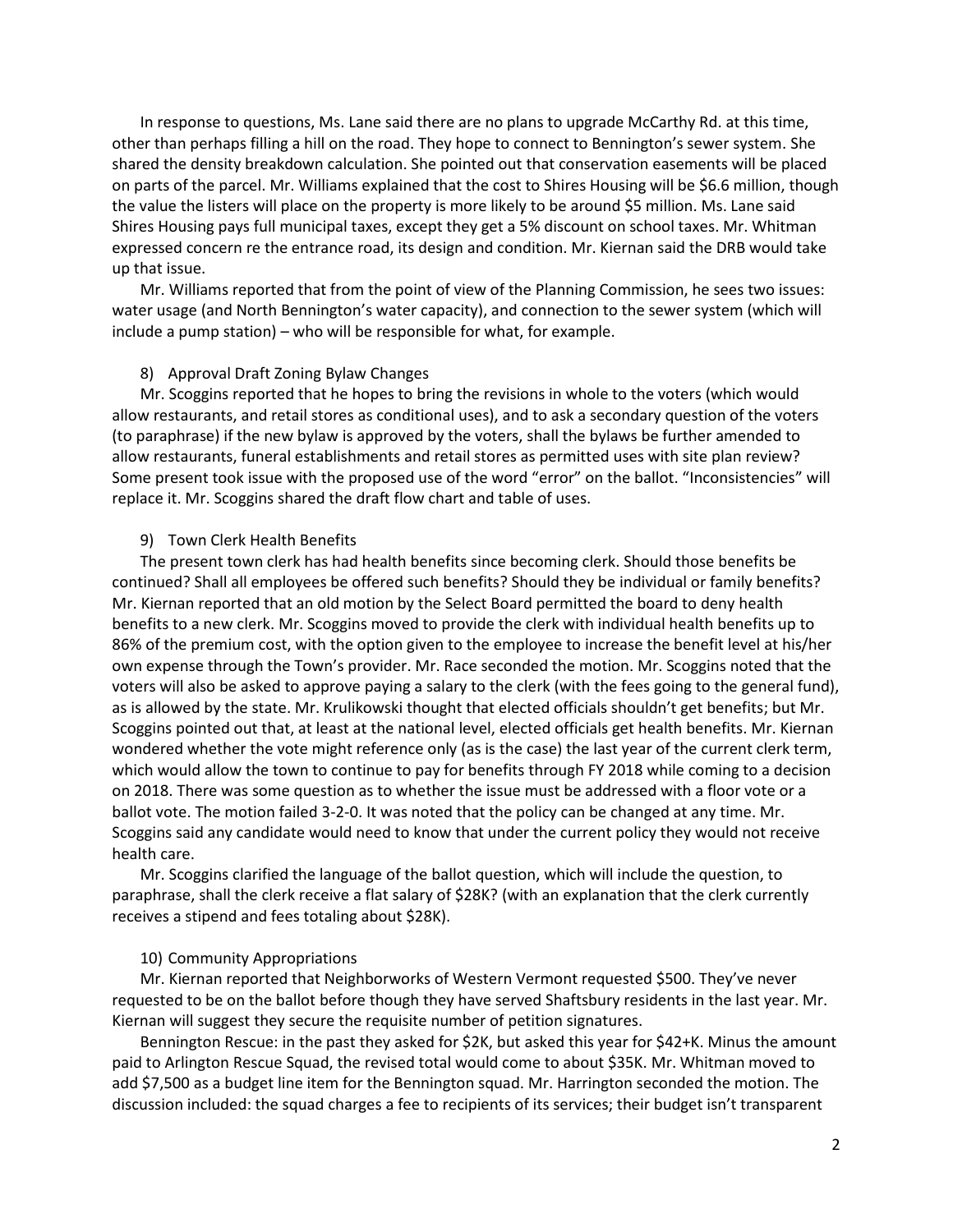(though they may be able to provide more information); \$12/resident is a reasonable tax across the country; we give Arlington \$7K; they operate a transport business, with a taxpayer subsidy; if the squad went out of business and went away that would be a bad thing for the town; perhaps their business plan needs to be changed (to reduce costs); Mr. Whitman said the intent of his motion was to get the allocation as a line item in the budget over which the town has more control rather than a community appropriation; Mr. Scoggins said he thought the better number might be about half their request; Mr. Whitman pointed out they had a large reserve. Mr. Scoggins moved to amend the motion to \$18,000; no second was made. The original motion passed 4-1-0. Mr. Race moved to reject the Bennington Rescue Squad appropriation request for \$42,000. Mr. Krulikowski seconded the motion, which passed 5-0-0.

Mr. Scoggins added an action item to work with the squad to get community representation on their board.

11) Proposed New Town Garage and Transfer Station

The geotechnical report on the garage substrate should be ready by the week of January 9, 2017. Four sites will be excavated. Mr. Scoggins wondered whether the downhill site might also be tested. It was pointed out there is no "site." The Select Board will postpone its vote on the ballot question until the report is in.

The garage committee reported that they thought could prepare the site for the following materials only costs:

- Burying the electric conduits (@ ~\$8/foot); \$9000
- Materials to place blocks to hold fill, and filling an area near the dumpsters (with fabric underneath) to facilitate dumping; \$21,000 plus cost of the concrete pad
- At the site of the garage itself, gravel over fabric: \$12,000
- Graveled driveway with culvert (300', 22' wide); \$3000

### Total materials cost: <\$50,000

Mr. Whitman thought the town crew could provide the labor. Mr. Kiernan reported that materials plus labor (about two weeks' time), if handled by the town, comes to about \$179,158 (vs \$344,496 as proposed by MSK Engineering) for the garage alone. Add the transfer station, and the total comes to \$253,890 vs the original proposed \$505,133 for site preparation. Perhaps some contracted bartering could also be arranged.

Mr. Kiernan noted that the existing attendant shed can be moved. It is not necessary to replace it. Demolition of the transfer station and two residences will be contracted out.

As for staging, transfer station goes in first.

It appears the required bond might total about \$600,000.

### 12) FY18 Budget

Mr. Kiernan reported that he'd been able to reduce the proposed budget by \$16,000 (though the rescue squad line item will add back \$7500).

### 13) Update: Tobacco Free Workplace

Mr. Kiernan approached the road crew for their thoughts on revising the tobacco products policy by prohibiting spitting on town property. He received no resistance. This extends the existing policy against smoking on town property.

Mr. Race moved to amend the tobacco policy to new draft (see attached).Mr. Krulikowski seconded. The motion passed 5-0-0.

13) Other Business